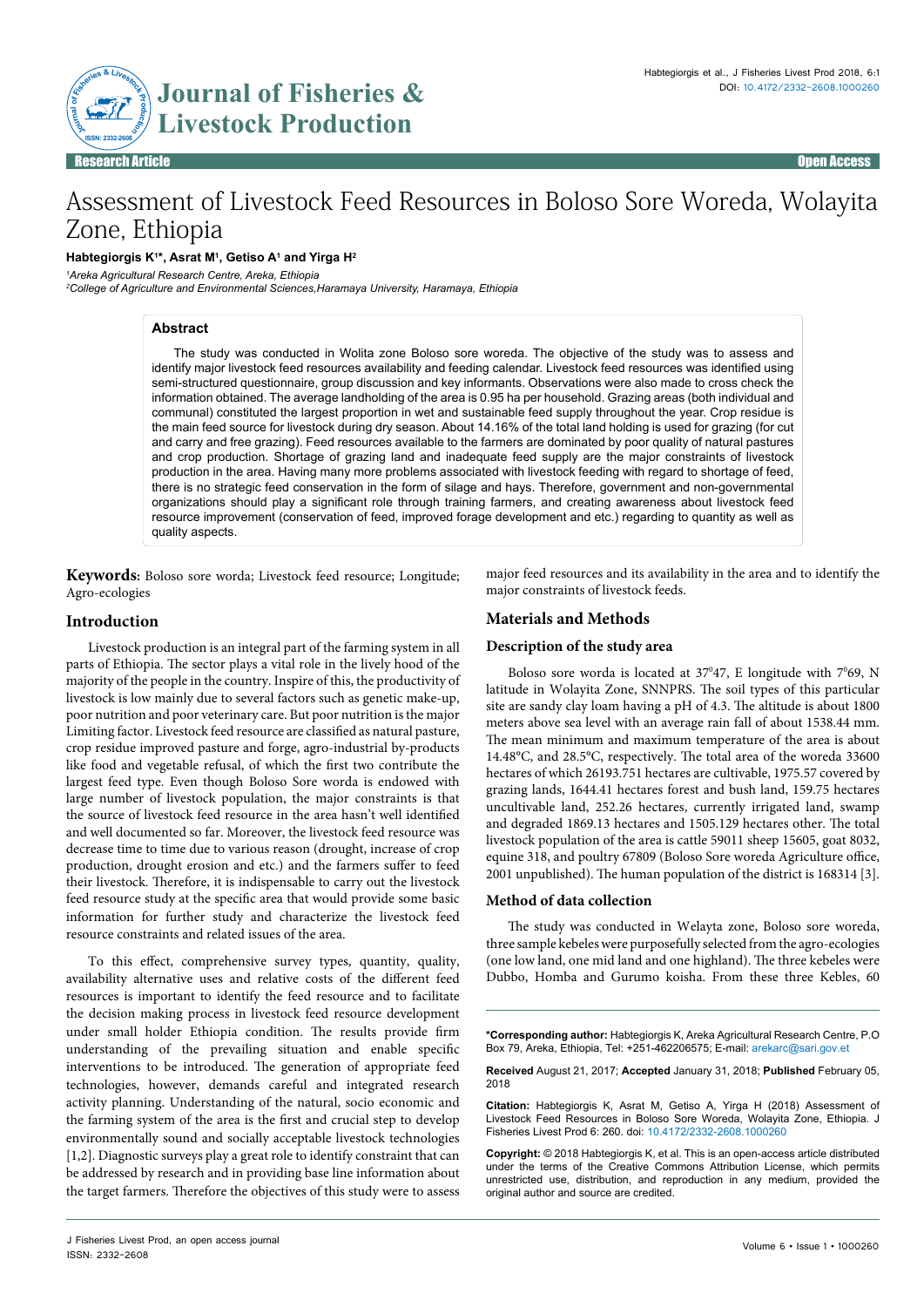Page 2 of 5

households (20 households from each sample kebele) were interviewed using semi structured questioner. The questionnaire was prepared in English and tested in the study areas and necessary adjustments were made. Enumerators were selected from the areas and awareness was created to brief them on the ways of data collection. Then, formal surveys were conducted using pretested semi structured questioner by interviewing randomly selected household. Some of the major data collected include: livestock feed resource production and utilization, crop-livestock production systems, identifications of available feed resources and access to improved feeds and feed management.

#### **Data analysis**

The data were analyzed by using computer software (Microsoft excel 2007) and described by using descriptive statistics like graph, table, chart, percentages, mean, standard error, and so on. Other statistical methods pertinent to the data were also employee.

#### **Results and Discussion**

#### **Land holding and land use pattern**

The land use pattern for the year 2015 of the 60 interviewed farmers in the district was indicated in Table 1. The average total land holding per household in the area is 0.95 ha and the minimum and maximum land holding is 0.25 to 3.50 ha, respectively per house hold. From the total interviewed respondents about 51.7% of the farmers have their average land holding size is less than the total average land size (0.95 ha).

Larger landholding size of the land was allocated for annual crops like maize, haricot bean, taro (godare), yam (boye) and wheat because they are contributing for the household food and income generation. The residues of these annual crops are playing a significant role in supplying seasonal feed sources for the animals. Many other studies are also supporting this finding that larger land size is allocated for annual crops [4,5]. Perennial crops in the study area also contributing as a food (15.80%) and feed sources. Perennial crops like enset (*Enseta ventricosum*), coffee (*Coffe arebica*), avocado, Mangos (*Mangifera indica*) and banana are the major food crops from which the residues are used for livestock feeding. The higher enset and fruit crops in the study area contributed for the increased perennial percentage coverage of the perennial crops in the area. The cropping system of annual and perennial, is reported for its semi- intensive farming. This is because the important food crops like maize, teff, sweet potato, enset, haricot bean, taro, potato, yam and cassava are usually cropped either by intercropping or alley cropping or other integrated methods. Production of food and feed crops under the coffee coverage area is also a common practice in addition to shade tree plantation. Grazing land (land in individual grazing and communal grazing areas) is 14.16% of the total land allocated for different purposes. Communal grazing areas are decreasing from time to time and many individuals are relying on improving private grazing areas than communal areas because the community does have wrong attitudes towards communal resources. Cultivation of grazing land for farm land is another factor for the decrement of the grazing areas in the district. However, there are a local binding rules and bylaws to protect crop encroachment

| Land use pattern           | House hold (ha) | % of total |
|----------------------------|-----------------|------------|
| Annuals crops              | 0.61            | 60.78      |
| <b>Perennials Crop</b>     | 0.15            | 15.8       |
| Grazing area               | 0.14            | 14.16      |
| Forest                     | 0.09            | 9 1 7      |
| Average total land holding | 0.95            | 100        |

**Table 1:** Land holding and land use pattern.

into grazing areas and illegal and mistreatment of the grazing areas. The land allocated for the forest area (9.17%) is relatively too small as peoples are using trees and shrubs for fire and timber production. This reality is true in many parts of the country as well. As a result the browse feeds contributing the dry season feed is declining and animals with browsing nature are depending on other feeds.

## **Major feed resources**

Major feed resources in the study district are natural pasture (both individual and communal grazing areas), crop residues, standing hays, agro-industrial by products and improved forages, silages and nonconventional feeds.

#### **Natural pasture**

The average landholding of the natural pasture is 0.14 ha. Natural pasture is the major feed resources for animals as animals depend on natural pasture for most part of the year, but the average size of land allocated for grazing is very small (0.14 ha per house hold) most probably related to the shortage of land. About 60% and 95% of the respondents use grazing areas for livestock feed whereas the others had to depend on their small private holdings. However, as feed resources, the feeds coming from the grazing areas are low in quality and quantity because grazing areas are overgrazed.

#### **Crop residues**

As it is indicated in Figure 1, 68% of the respondents use crop residues as livestock feed in dry season. Crop residues of the annual and perennial crops and stubble grazing serve as important feed sources (Figure 1). Cereal crop residues such as maize and sorghum Stover, wheat straw, teff straw and straws of pulse crops are mostly used as a feed for livestock. During the dry season when the quantity and quality of available forages from natural pastures decreased (Figure 2). As it was observed from field conditions, residues of some pulse crops



**Figure 1:** The Major feed resources and feeding season in the study district.



**Figure 2:** Enset corn/route.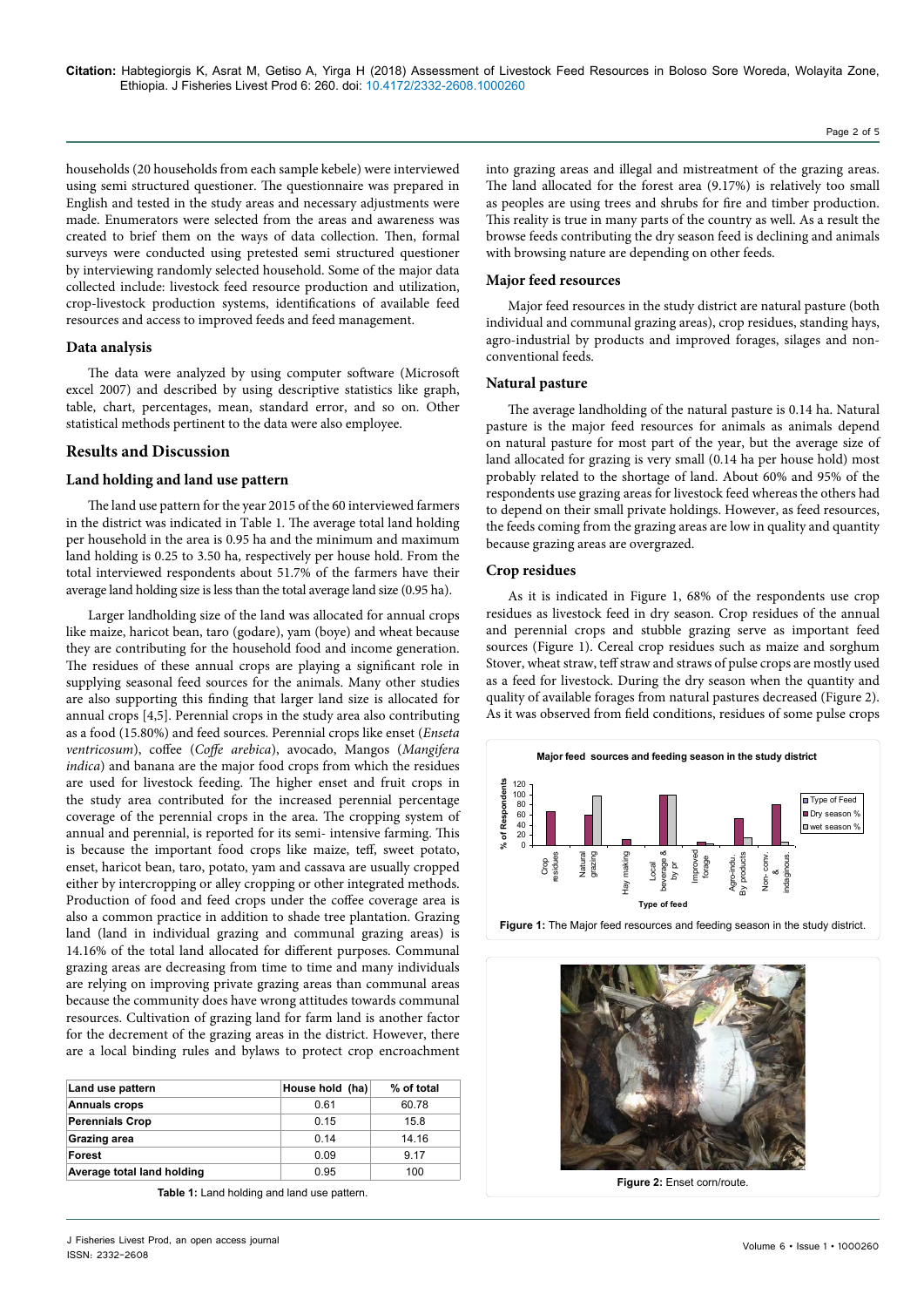like residues of haricot bean, Irish potato (potato), etc. are used in wet season but not reported by the respondents. Other feed resources like fillers and tillers from cropping areas are also available though they were not reported as crop residues.

## **Hay**

Hay making is a common practice in the area. However, the hay making process is more used for roof cover during house construction than livestock feeding because most of the time the hay made is at a very maturity stage when the stem of the grasses is lignified. But still 15.2% of the farmers practice hay making from the interviewed respondents in the woreda, however, the rest (84.8%) of the farmer do not practice hay making (Figure 3).

## **Agro-industrial by-products**

Most of the common agro-industrial by products such as meat and bone meal, oil seed cake are not available in the study area. The wheat bran is the only agro industrial by products in the area and farmers used to feed their animal purchasing from the local market. These agrobyproducts are mostly used mixing with some high value high energy feeds like corn, enset roots, taro roots, sweet potato vines and roots for fattening animals because there is long term livestock fattening histories in Wolayita.

## **Local by-product**

Local beverages made from residues from the household coffee (leaf and seed) residues and other local beverages ('areke and tella atela') are commonly fed to lactating animals and sometimes to other animals. Local beverage is used by the farmers for livestock feeding throughout the year. All the interviewed farmers used local beverage either residue of coffee by products (leaf and seed atela) or beverage by products (areke or tela atela) or both.

## **Non-conventional trees (leaves and branches)**

Indigenous (leaves and branches) of various trees and shrubs such as *Cordia abyssinica*, *Vernonia amygdalina* and *Erythrina brucei*  species, *Vicus vasta*, *Juniperous procera*, eucalyptus tree species, Opuntia species and *Melia azaderach,* are fed for animals during dry season. *Erythina brucei* (korch) is mostly grown around homestead as fence and land demarcation. It is the most favorable indigenous browse tree, which improves soil fertility and do not have influence on other annual and perennial crops. Farmers also collect herbaceous plants (dalisha, maga (muja), arizima), mostly palatable grasses and feed legumes which grown as weed on crop land and farmers collect for the lactating cows to improve milk yield and butter fat. Many authors



reported that drought resistant capacity of enset and its contribution for human food security. Zeleke [6] reported that enset-based farming system is among the major farming system in Wolayita, contributing the stability of the area other than its food value. Tsedeke and Endrias also reported the feed value of enset in Wolayita and Dauro areas. Tsedeke [4] and Deribe [5] together reported the food and feed value of enset as a major dry season supplementation (Figure 4).

# **Improved cultivated forages**

The percentage contribution of improved forages for the total feed supply is only 4% for wet season and 6% for dry season. Most of the improved forage species introduced by district bureau of agricultural office. The respondent farmers had better awareness about improved forages because repeated and sustainable training and demonstration were made by the bureau. However, the adoption pattern is very limited mainly because of the shortage of forage seeds at regional and national level. Cultivated forage and pasture crops such as *Pennisetum purpurem* (Elephant grass), Desmodium species like *Desmodium intorterm* (green leaf), *Susbania sasiban* and 'DESHO' grass are grown back yard system and as a live fence (Figures 5 and 6).

The reports of CSA [7] indicated that improved forages are very few in coverage, which is not more than 1% at country level. The indication is most of the farmers are either not well aware of about the benefit of the forages or else less adoption due to land shortage, because priority is given for food crops. Alemayehu Mengistu also reported that forage development approaches were started long years ago, however, the adoption level is not encouraging. This does not mean that low efforts were made for introduction and follow up of the adoption process of the improved forages. For example, Ministry of Agriculture (MOA), started forage innovations and interventions starting at early 1980s through second, third and fourth livestock development projects. Whatever the case is in these days studies indicated that to improve



**Figure 4:** Enset byproduct.



**Figure 5:** Integreted forage planting.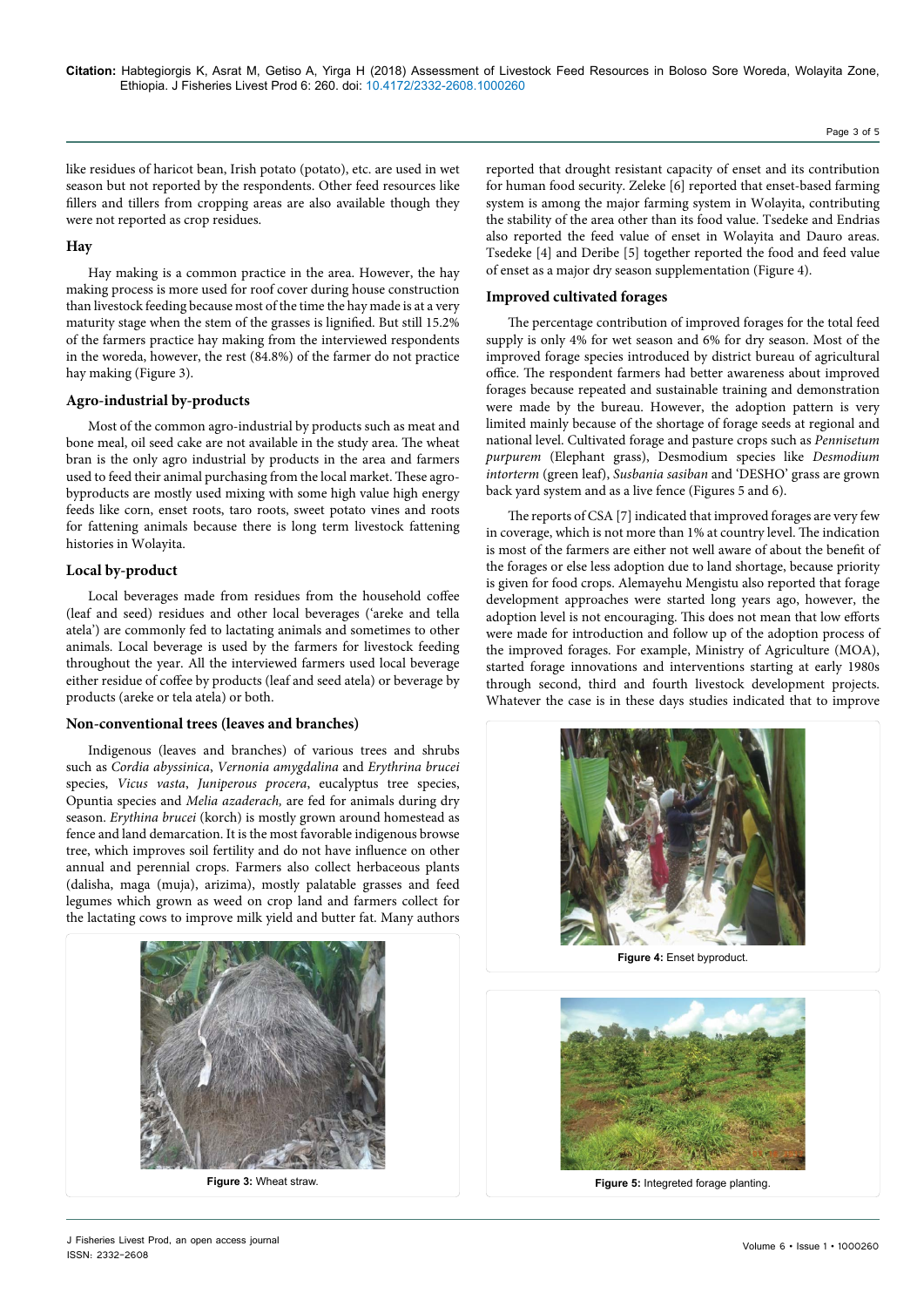Page 4 of 5



**Figure 6:** Integrated:maize planting(right and left) and Desho (middle).

| Month          | <b>Feed resource</b>                                                                              |
|----------------|---------------------------------------------------------------------------------------------------|
| July-November  | Cut and carry system, open grazing and maize, Stock fresh,<br>maize seed fresh and etc.           |
| December-April | Maize stock dry, teff straw, enset, crop Residue, cassava,<br>sweet potato leaves and tree leaves |
| May-June       | Open grazing cut and carry system.                                                                |

**Table 2:** Feeding calendar in Boloso Sore district.

livestock productivity, improving feed sources by planting high quality multipurpose trees and fodders is a good remedy in solving problems associated with land shortages and feed quality. Multipurpose trees and fodders like Luecena lucocephala, Sesbania sesban, luceana diversifola, lucenaa pallida, cassava (feed and food) are playing a significant role in the livestock nutrition as a supplementary feed [7-10].

#### **Feeding calendar and feeding practices**

Major sources of animal feeds include grazing areas (both private and communal), crop outputs and residues such as maize Stover, enset; banana, sweet potato and cassava were found at different season. Grasses from grazing areas contribute the largest proportion throughout the year although its contribution is higher in wet season. Leaves of some trees are also fed to animals during dry months. Browse trees are not usually fed as a basal diet for animals rather used for supplementation (Figure 1). Feed supplements locally known as ado (bole) and warm water are given mixed with feed to increase the intake of feed by animals) house hold farmers used to feed their animals (dairy cow and drought ox) mixing with local beverage (atella and residue of leaf and seed of coffee) during dry season. The agro-byproducts are mostly used mixing with some high value high energy feeds like corn, enset roots, taro roots, sweet potato vines and roots for fattening animals because there is a long history in livestock fattening in Wolaita Zone. Also farmers fed improved cultivated forage feeds as a supplementary feed, mostly feed dairy cow, young and fattening animals (Table 2).

In wet season, grasses from grazing areas, rehabilitated lands, farm boundaries, and cut and carry systems contribute a lot for livestock feed. Fillers and tillers from cropping lands, weeds and grasses from farm boundaries, leaves and others are mainly kept for livestock feed. Due to the local binding rule and by law, goats are not allowed for free wandering and movement so that they are kept under nutritional stress known green period weight loss. This type of punishment was also reported by Deribe [5] for Alaba goats. Alaba, Kembata and Wolaita share some similar features with regard to goats' management and they formulated a local by-law called 'Afelama' which limits the movement of goats during cropping period. The law limits female and castrated males only while intact males can move irrespective of the laws because they are considered as public resources. During dry season, most of the grasses and crops with limited rooting system were dried so that animals should depend on some improved evergreen grasses, trees and shrubs. During this period, crop residues contribute the largest proportion of the livestock nutrition. Because of this fact body condition losses, decrement in milk and growth and other losses were recorded on the farmer's flocks/ herds.

# **Main Constraints of Livestock Feed**

Feed shortage both in quality and quantity is among the major livestock production and productivity problems. The major feed availability constraints forwarded by the farmers and other livestock holders during group discussion time include shortage of grazing land associated with crop encroachment and land shortage, lack of improved forage seed, and lack of awareness about conservation of feeds during periods of high availability, less extension work on interventions of feed shortage through improved forage developments although some efforts were made by the bureau of agriculture and non-governmental organizations. The nature of the problems vary among different areas, however, Wolaita being highly populated zone in the region, crowded population influenced for the fast decrement size of the grazing lands, from which year round feed is coming.

## **Interventions by farmers**

Enset, banana, cassava leaves and sweet potato vines are also fed to animals during the dry season. During periods of severe drought, farmers chop the whole enset and banana plant parts to feed their animals. Enset is found produced in a significant amount in the southern parts of the country. Enset being drought resistant plays a significant role in this regard. It is both food and feed crop, plays a role for feeding human and livestock in the area. Leaves and pusedostem of enset is mostly chopped and mixed other crop residues like teff straw to increase the palatability of the residues. Its root contains high value high energy so that its contribution for fattening is enormous.

## **Conclusion**

Wolaita Zone being the highly populated zone not only in the region but also in the country has the smallest land size per household, usually less than 0.25 ha per household. Livestock rearing is the major activity in the area, having special fattening and associated feed utilization system. Feed resources in the study areas are natural pasture, Crop residue, hay, agro industrial by-product, local beverage by-product, Non-conventional trees and improved forage. However, grazing lands (both individual and communal) are contributing a lot for the total feed supply for the livestock feed in the area. Having many more problems associated with livestock feeding with regard to shortage of feed. Feed conservation strategy is not well developed in the study area.

# **Recommendation**

As beside on the above conclusion, the following main ideas are recommended: In the district there is no as such excess feed availability even during wet season. Even though feed conservation in the form of silages and urea treatment have significant role, in the districts its availability is almost nil hays as well as plantations of improved forage can have a significant role in improving feed availability both in quantity and quantity. Therefore government and non-governmental organizations should jointly focus on interventions of multipurpose fodder trees and shrubs identifying the possible niches; farm boundary, live fences and soil bands to improve the dry season feed availability and losses of animal weights during critical physiological periods. For estimation of availability of the feed resource of the district, the quality